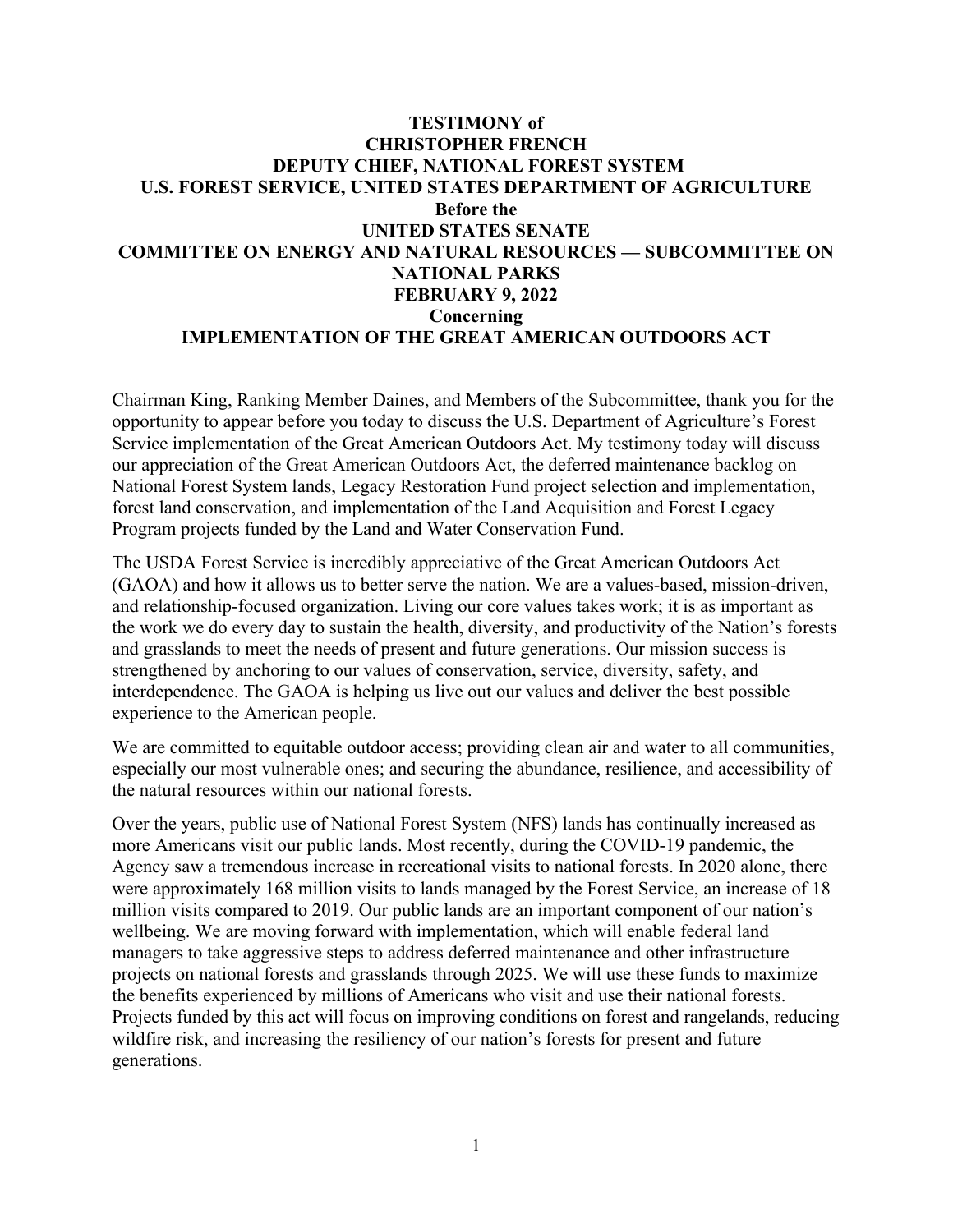#### **Deferred Maintenance on National Forest System Lands**

The Forest Service manages 193 million acres of national forests and grasslands across 43 States and territories. These lands include more than 371,000 miles of roads (64,600 miles for passenger vehicles), 13,800 bridges, 160,000 miles of trails, 1,700 dams and reservoirs, 1,500 communications sites, 30,000 recreation sites, and 40,000 facilities of other types, all of which require ongoing maintenance to continue to meet growing public needs and provide economic benefits to communities, particularly important in rural areas.

Recreation on NFS lands contributes more than \$13.5 billion to America's gross domestic product and supports more than 168,000 full and part-time jobs, the vast majority of which are in gateway and rural communities. Increases in visitation are an exciting opportunity to serve more Americans, increase the economic vitality and quality of life in communities, improve mental and physical health of recreationists, and connect even more people to nature and conservation. While increased visitation creates opportunities to provide such connections to more Americans, it also presents certain challenges.

One salient challenge is that non-fire Agency personnel have declined by 40% since the late 1990s. This reduction complicates efforts to maintain the Agency's extensive infrastructure and capital assets. Concurrently, the growing wildfire risk means more Forest Service resources are allocated to firefighting and prevention efforts, resulting in a growing backlog of deferred maintenance, which we recently estimate at \$6.3 billion.

### **National Parks and Public Land Legacy Restoration Fund Implementation**

The Great American Outdoors Act (GAOA) established the National Parks and Public Land Legacy Restoration Fund and provides up to \$285 million each year through Fiscal Year (FY) 2025 to the Forest Service to reduce the Agency's backlog of deferred maintenance. Projects funded by the GAOA Legacy Restoration Fund (LRF) are projected to contribute \$420 million to the gross domestic product annually. For FY 2021, the Forest Service reviewed more than 900 proposed projects and selected more than 550 projects in 43 states and Puerto Rico, which were authorized by Congress for implementation. When completed, these FY 2021 projects, many of which are multiyear-funded projects, will reduce \$375 million of the Agency's deferred maintenance backlog while improving recreation facilities, visitor centers, and dams, and increasing public access by repairing roads, trails, bridges, tunnels, and parking areas.

The Forest Service submitted the FY 2021 list of proposed deferred maintenance projects within 90 days of GAOA's enactment, as mandated by the Act. We relied on seven criteria in assessing projects: reducing deferred maintenance; promoting management of America's forests; improving visitor experience; contributing to rural community economic development; improving visitor access; ensuring health and safety; and leveraging external resources.

The Agency has integrated LRF into our Capital Improvement Program and rebranded it as the National Asset Management Program for the FY 2022 project list and beyond. The Forest Service has proposed 456 projects for funding in FY 2022. The projects selected for FY 2022 include approximately 100 multi-year projects initiated in FY 2021. We are making strategic, data-driven decisions focused on identifying projects that deliver in six specific benefit areas to the public. These are economic; recreation and public access; environment and sustainability; active forest management; fire operations; and research and development. The Agency develops a nationally prioritized list of projects for funding by applying criteria pertaining to these six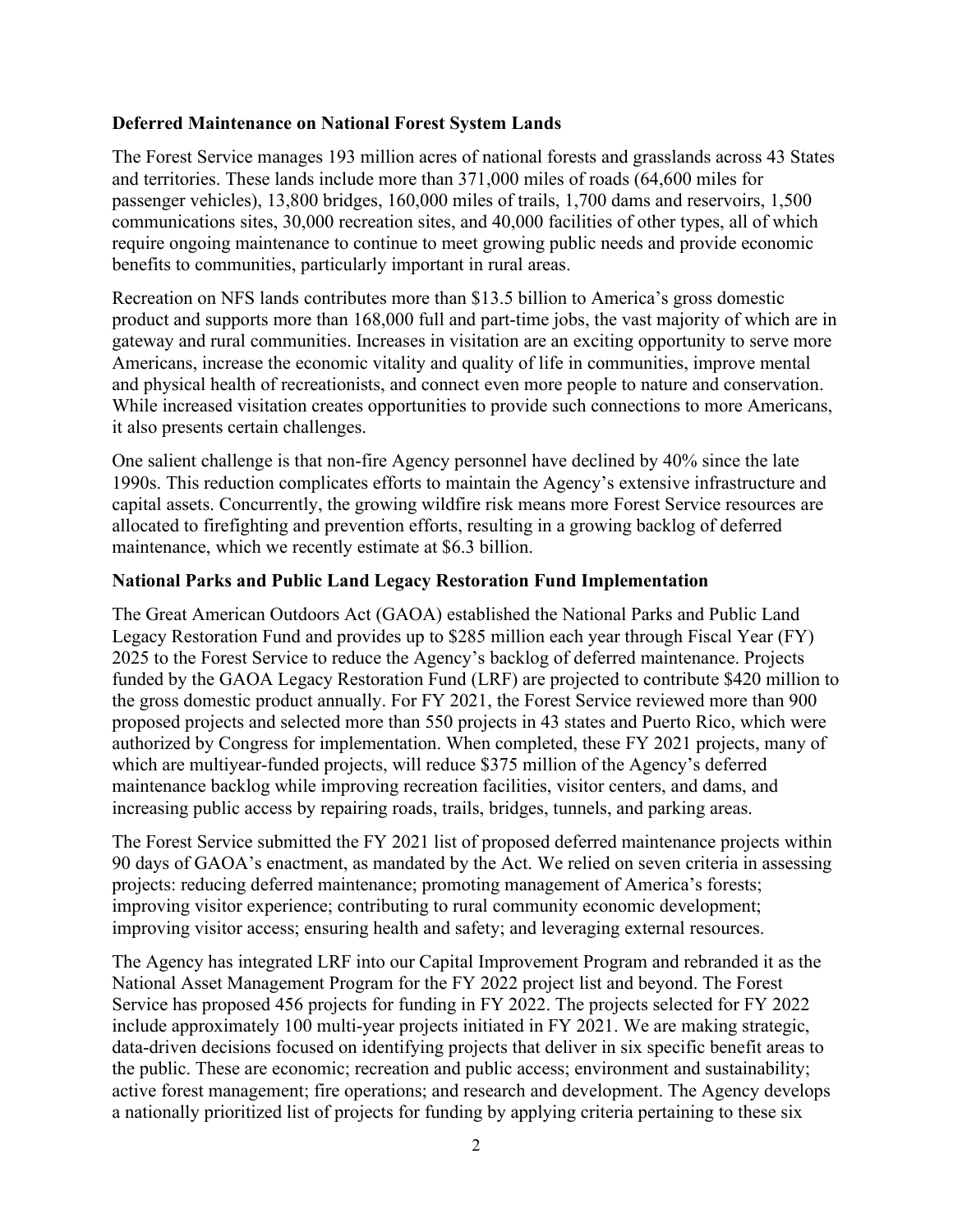benefits. In addition, 40 percent of LRF funding is dedicated to regional priority projects that reduce deferred maintenance. This model of supporting both national and regional priorities was developed because the Forest Service recognizes community and state priorities may not result in projects that are selected nationally. As a result of this approach, the Forest Service project list provides an investment in deferred maintenance reduction that values both locally and nationally significant projects.

The funding authorized by GAOA serves as a catalyst for rural economic development and employment opportunities through investments in infrastructure. We are working to ensure project selection also benefits underserved communities as part of the Administration's priority of Advancing Racial Equity and Support for Underserved Communities Through the Federal Government (Executive Order 13985). Starting in September 2020, we held seven national listening sessions involving dozens of partner organizations, including representation from underserved communities, with information on how to get involved and develop project proposals. We met with stakeholders at the national, state, and local level.

For FY 2021 projects, the Agency solicited public comment on the proposed list of projects. The Agency also created a tool on our website to allow the public to provide feedback on GAOA implementation. Additionally, two national level sessions were hosted by the Outdoor Recreation Roundtable and the National Forest Foundation to determine the best approach for implementing LRF projects. Strong outreach is ongoing throughout the Agency's regions with local communities, Tribes, and State and local governments.

Thus far, the Forest Service has expended approximately \$125 million of the funds allocated for FY 2021 projects. More than 200 of the over 550 projects have been completed or are under construction. The remaining projects are progressing through contracting and agreement processes and being prepared for implementation during the upcoming field season. These projects involve extensive work with Agency partners. Approximately 25 percent of the projects have a partner providing cash or in-kind contributions, resulting in execution of over 200 cooperative agreements, contributing an additional \$160 million to the FY 2021 projects.

These projects will deliver significant local benefits across the country. In Maine, \$733,820 of the FY 2021 fund was approved for a project to reconstruct nearly five miles of Deer Hill Road to improve access and connectivity for local communities to the White Mountain National Forest. When completed, this project will expand access to public lands for Stoneham, Maine, and surrounding communities. In Montana, two bridges were replaced on the Custer Gallatin National Forest, on the Timberline Trail and the Blue Lake Trail, with help from the Montana Conservation Corps. A third bridge in the Absaroka-Beartooth Wilderness is slated for work in spring/summer of 2022. The Forest Service invested \$239,473 into these projects, which together will provide benefits to local communities who rely on access during hunting and winter recreation seasons.

The FY 2021 process for project development, selection, and implementation has informed the Forest Service approach for FY 2022 and FY 2023. The Forest Service proposed a reserve fund as part of its FY 2022 proposal to Congress due to supply chain issues and other project implementation challenges. This fund will enable the Agency to ensure project work can continue uninterrupted as the cost of labor and materials fluctuate.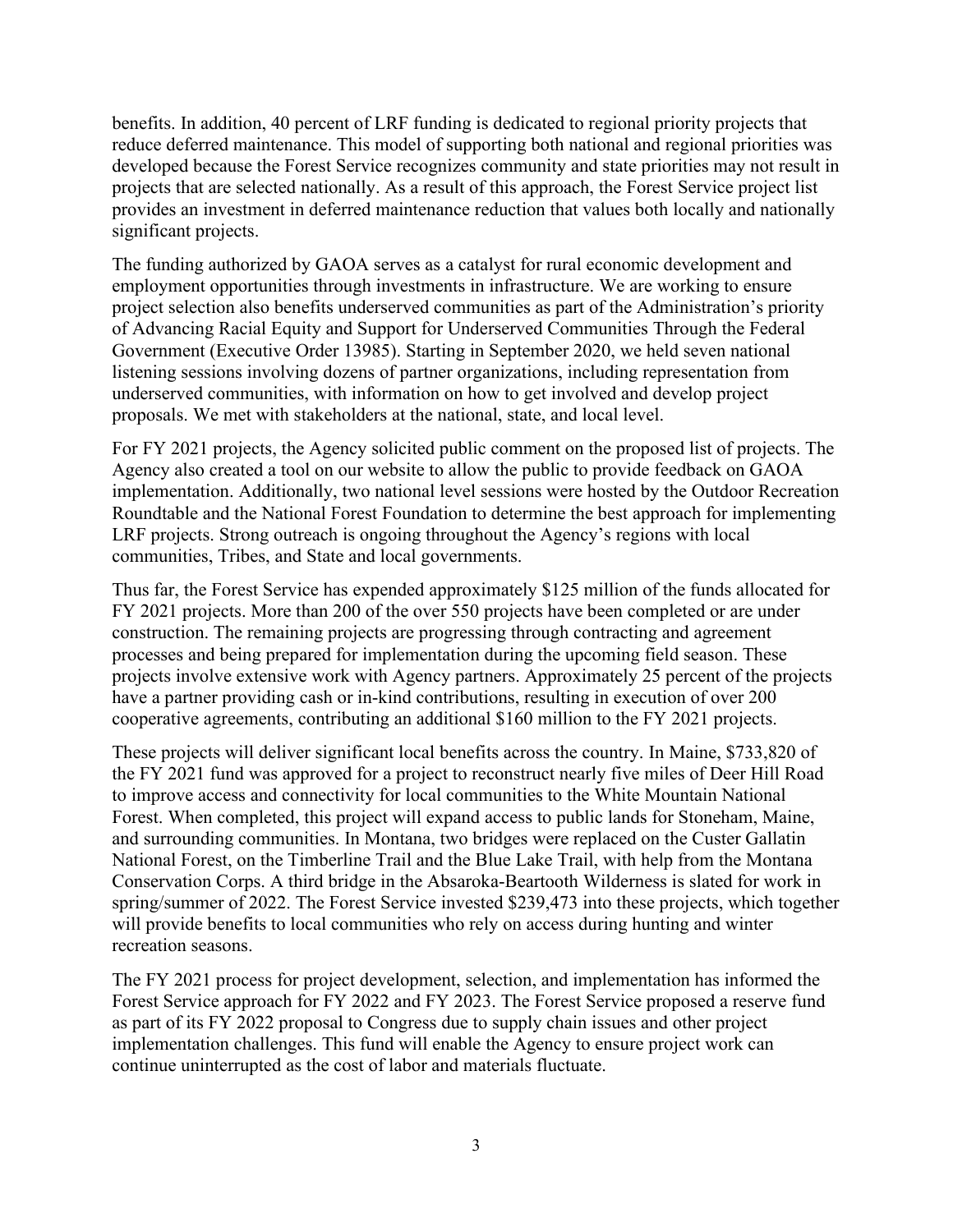Project selection and prioritization for FY 2022 and FY 2023 reflect the Administration's emphasis on working in partnership with local communities and users of national forests, investing in projects that will address climate adaptation and mitigation efforts, and ensuring project benefits include improving access and opportunities for Tribes and underserved communities. The Forest Service will continue to learn and adapt its project selection process as implementation efforts continue.

The Agency appreciates the recent investments through the Infrastructure Investment and Jobs Act (IIJA) to support additional work on our transportation network and recreation sites. The IIJA funding provides much needed additional resources for investments in infrastructure, such as for aquatic organism passage and road access to address wildfire risk reduction, that are complementary to GAOA's deferred maintenance funding.

## **Land and Water Conservation Fund**

Originally created in 1964, the Land and Water Conservation Fund (LWCF) provided opportunity for the Forest Service, the Department of the Interior, and partners to create a network of conserved lands supporting healthy ecosystems and a high quality of life for local communities. The LWCF is fully supported by revenue from federal oil and gas leases on the Outer Continental Shelf, with \$900 million authorized annually. Originally created for a limited number of years, the fund was permanently reauthorized in 2018 with the passage of the GAOA.

The Forest Service operates two separate programs supported by the LWCF, the Land Acquisition Program and the Forest Legacy Program. The Land Acquisition Program allows the Forest Service to expand public lands to improve public access and protect natural heritage. The Forest Legacy Program is administered by the Forest Service in partnership with State agencies to encourage the protection of privately owned forest lands through conservation easements or land purchases.

Strategic implementation of the Land Acquisition Program and the Forest Legacy Program furthers the Administration's implementation of the America the Beautiful Initiative, which is a call to action to work collaboratively to conserve and restore the lands, waters, and wildlife that support and sustain the nation. These programs and the focus of this Initiative will secure the abundance, resilience, and accessibility of these natural resources.

#### **Land Acquisition Program Implementation**

Since 1964, the Forest Service has acquired approximately one million acres of land using LWCF funding through the Agency's Land Acquisition Program. All Land Acquisition Program conservation projects are selected using a merit-based, two-stage, longstanding competitive process. The evaluation process is based on standard, nationwide criteria, including whether projects have demonstrated local community support; provide recreation access; protect watersheds and mitigate climate change; and provide species habitat. The most heavily weighted criterion is recreation access. In the first stage of the review process, proposals are evaluated and ranked regionally. In the second stage, each region submits its prioritized list to a national review panel comprised of experts in each of the criteria areas. The result is a nationwide prioritized list of major projects proposed in the President's Budget request to Congress.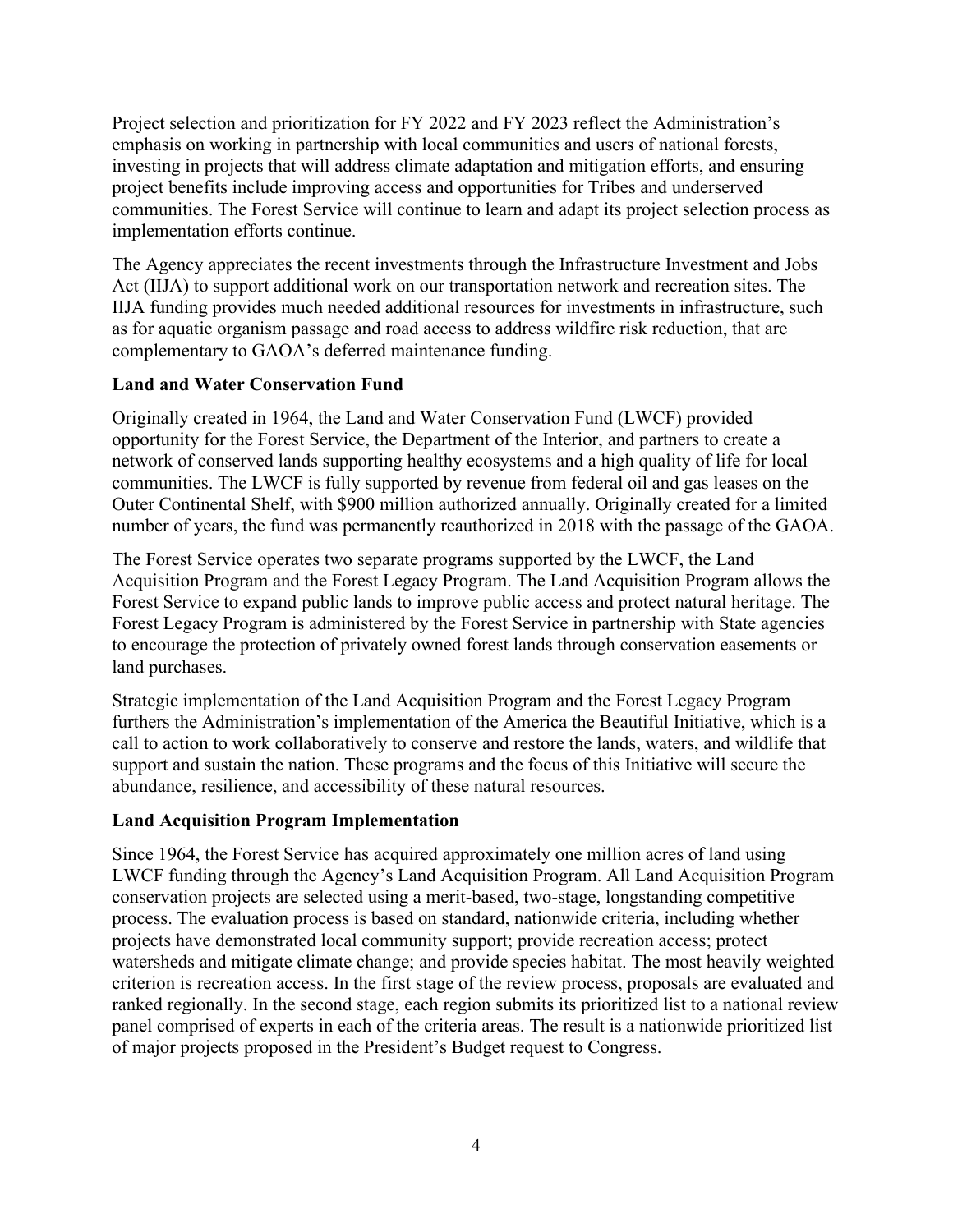On the priority list, the larger, individually proposed projects are known as "core" projects. The project list also includes separate requests for smaller projects by type, such as recreation access, wilderness, and inholding.

The Forest Service has completed nine of its FY 2021 "core" and recreation access projects. One FY 2021 project of note is the Lolo Trails project, which permanently protected 14,800 acres of important fish and wildlife habitat as well as public recreation access to the Lewis and Clark National Historic Trail and the Nez Perce National Historic Trail. These lands are historically and culturally significant areas for both the Nez Perce Tribe and the Confederated Salish and Kootenai Tribes of the Flathead Nation. While providing permanent public access to extraordinary recreation, the acquisition also precludes development west of the rapidly growing city of Missoula, Montana, and protects incredible wildlife habitat and key landscape connectivity.

## **Forest Legacy Program Implementation**

The Forest Legacy Program works in partnership with State agencies which receive grants to protect environmentally important privately-owned working forest land from conversion to nonforest uses though conservation easements or land purchases. Since its creation, the Forest Legacy Program has conserved 2,926,785 acres in 51 states and territories. We should also note that the Subcommittee's Chairman and Ranking Member's heavily forested home states of Maine and Montana are two of the leading states when it comes to participation in the program, which is reflected in their ranking first and third for total acres conserved and also lead the nation with the highest levels of federal investment. Forest Legacy projects share more than 5,000 miles of boundary with federal, state, and private conservation lands. Nearly 1,000 of those boundary miles are shared with National Forest System lands. Over the life of the program, the Forest Service has invested \$960 million into these projects, with an additional \$1.12 billion contributed by partners.

Projects are selected through a two-part competitive process – state-level and then national-level. The state level process ensures each project has local support and aligns with state priorities; and the national-level project selection process considers defined environmental and economic benefits, strategic contribution to other conservation initiatives on the landscape, and likelihood of conversion to non-forest uses. For FY 2023 consideration, the Agency received 44 applications from 28 states with a total request of \$249 million.

One of the highlights of the FY 2021 Forest Legacy Program awarded projects is the Montana Bad Rock Canyon Project. This fee acquisition project covers 772 acres and protects water quality, important fish and wildlife habitat, and will provide free public recreation access. This project safeguards vital habitat and a travel corridor for bull trout and grizzly bears, Endangered Species Act-listed threatened species found on the property, with the bull trout migrating into Canada to spawn. A trail will run through the property to allow access for hikers, bikers, birdwatchers, and other recreationists. The Montana Department of Fish, Wildlife, and Parks will manage public access to preserve wildlife use, and timber management will sustain important habitat components of the property. The project is adjacent to a stronghold of public lands and adds to a 12,000-acre network of conserved riparian land along a 43-mile reach of the Flathead River.